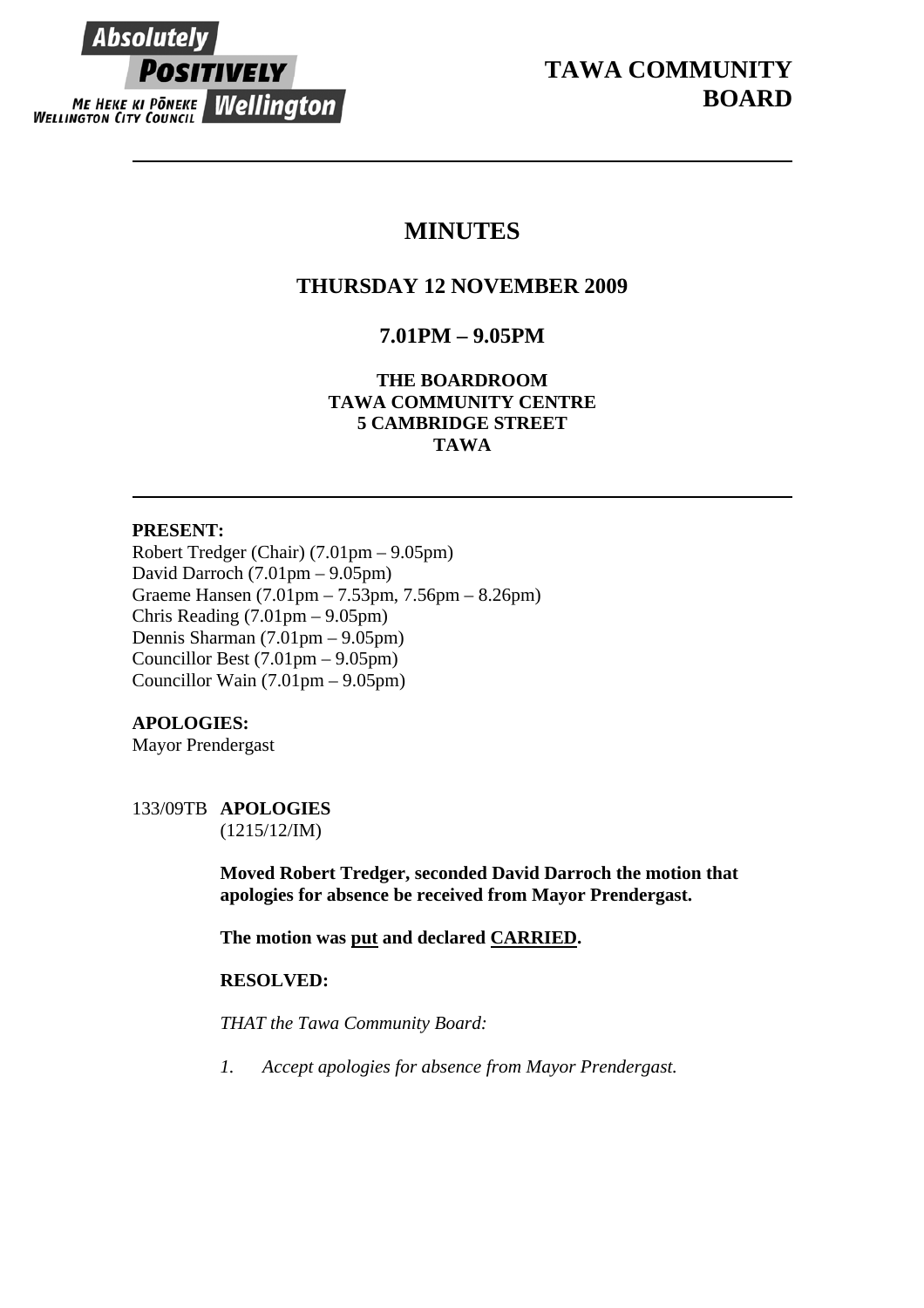## 134/09TB **MINUTES FOR CONFIRMATION** (1215/12/IM)

**Moved Robert Tredger, seconded Graeme Hansen the motion that the Tawa Community Board approve the minutes of the meeting held on Thursday 8 October 2009, having been circulated, and that they are taken as an accurate record of that meeting** 

**The motion was put and declared CARRIED.** 

#### **RESOLVED:**

*THAT the Tawa Community Board:* 

*1. Approve the minutes of the meeting held on Thursday 8 October 2009, having been circulated, and that they are taken as an accurate record of that meeting.* 

## 135/09TB **CONFLICT OF INTEREST DECLARATIONS** (1215/12/IM)

#### **NOTED:**

There were no conflicts of interest.

## 136/09TB **PUBLIC PARTICIPATION** (1215/12/IM)

### **NOTED:**

There was no public participation.

## 137/09TB **POLICING IN TAWA UPDATE**  (1215/12/IM) (ORAL REPORT)

#### **NOTED:**

Tawa Community Constable - Constable Pete Reeves and Acting Area Commander Superintendent Hamish McCardle were in attendance for this item. Superintendent McCardle advised the Board that his term as Acting Area Commander was ending soon and he would be returning to Police National Headquarters.

Constable Reeves advised the Board that he was actively pursuing the culprits for numerous tags in the Tawa area.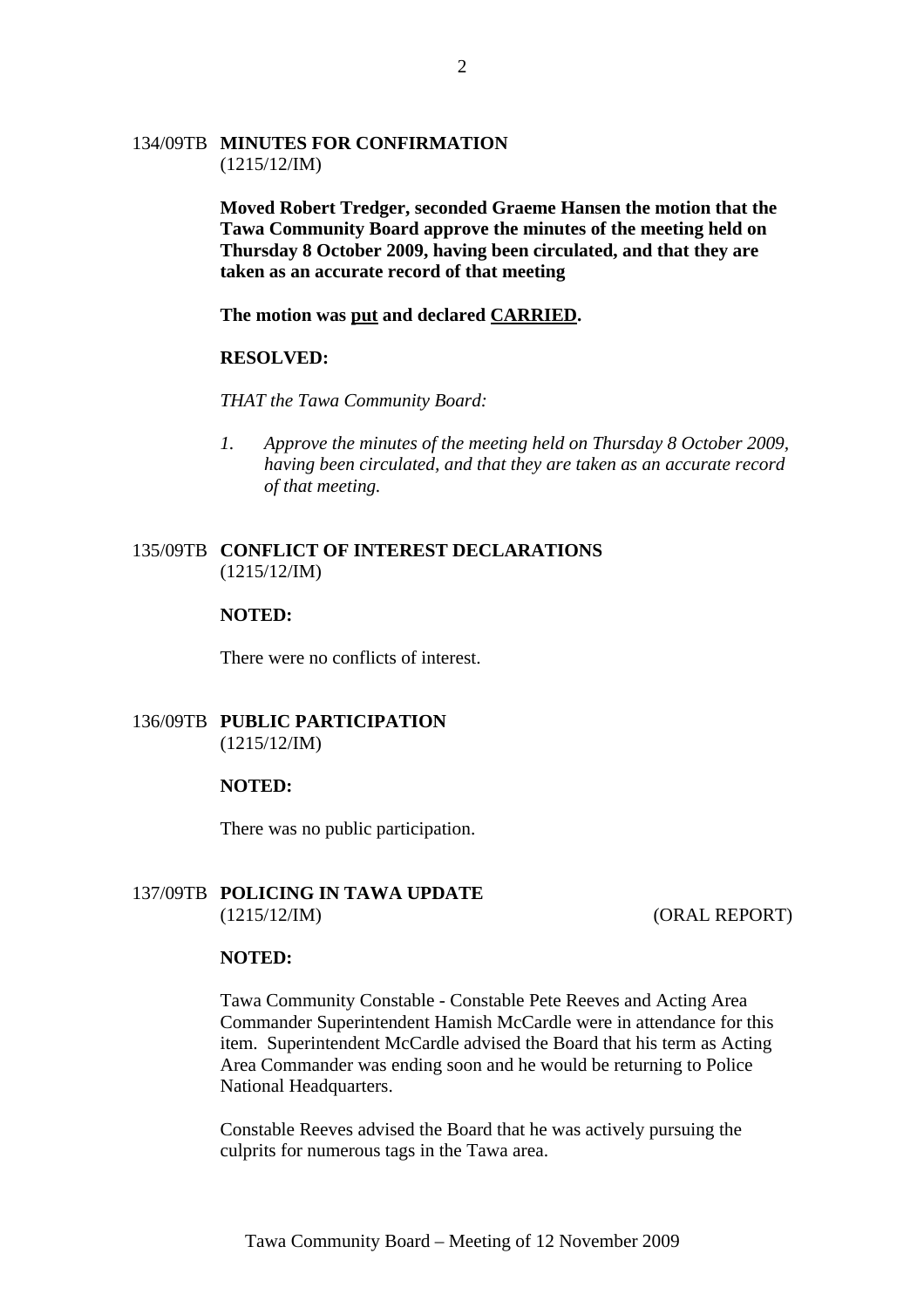# 138/09TB **MERVYN KEMP LIBRARY QUARTERLY REPORT JULY - SEPTEMBER 2009**  Report of Rose Barker – Team Leader North Cluster. (1215/12/IM) (REPORT 2)

### **NOTED:**

Wendy Jacobs - Coach North Cluster was in attendance for this item.

**Moved Robert Tredger, seconded Graeme Hansen the substantive motion.** 

**The substantive motion was put and declared CARRIED.** 

#### **RESOLVED:**

*THAT the Tawa Community Board:* 

*1. Receive the information.* 

## 138/09TB **RECREATION FACILITIES AND PROGRAMMES QUARTERLY REPORT - FIRST QUARTER 2009/10**

Report of Julian Todd – Acting Manager, Recreation Wellington. (1215/12/IM) (REPORT 3)

### **NOTED:**

Julian Todd – Acting Manager, Recreation Wellington was in attendance for this item.

**Moved Robert Tredger, seconded Councillor Wain the substantive motion.** 

**The substantive motion was put and declared CARRIED.** 

#### **RESOLVED:**

*THAT the Tawa Community Board:* 

*1. Receive the information.*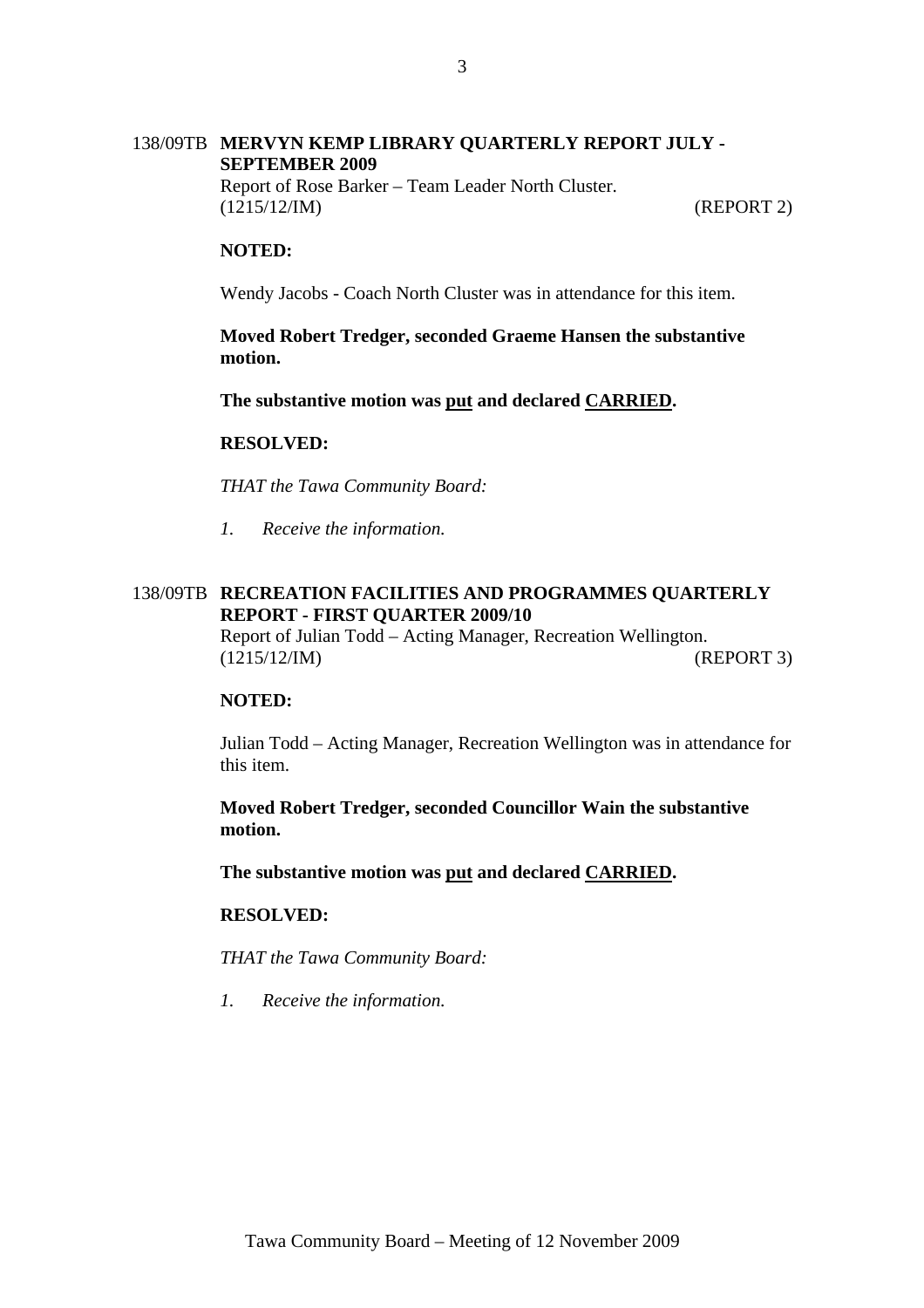## 139/09TB **TAWA VOLUNTEER FIRE BRIGADE UPDATE** (1215/12/IM) (ORAL REPORT)

#### **NOTED:**

Mike Farrand – Chief Fire Officer with the Tawa Volunteer Fire Brigade was in attendance for this item. He updated the Board on the activities of the Tawa Brigade.

(Graeme Hansen left the meeting at 7.53pm.) (Graeme Hansen returned to the meeting at 7.56pm.)

Mr Farrand advised that he has 10 people interested in joining the Volunteer Brigade and they will be assessed over the next few weeks for suitability. Three members of the Tawa Brigade are due to receive their Gold Stars. A Gold Star is awarded for 25 years service to the Fire Service.

## 140/09TB **TAWA COMMUNITY BOARD ROADING WORKING GROUP REPORT ON LINCOLN AVENUE**

Report of the Tawa Community Board Roading Working Group. (1215/12/IM) (REPORT 5)

### **NOTED:**

Soon Teck Kong – Manager, Transport Network was in attendance for this item.

**Moved Robert Tredger, seconded Councillor Best the substantive motion, as amended:** 

**The substantive motion, as amended, was put and declared CARRIED.** 

#### **RESOLVED:**

*THAT the Tawa Community Board:* 

- *1. Receive the information.*
- *2. Note the recommendations of the Tawa Community Board Roading Working Group and agree to:* 
	- *(a) Requesting that the Council initiate the process to have the area on the southern side of Lincoln Avenue, from the intersection of Lincoln Avenue and Main Road to the commencement of the existing yellow lines, changed to P5 and designated as a pick up and drop off zone at all times.*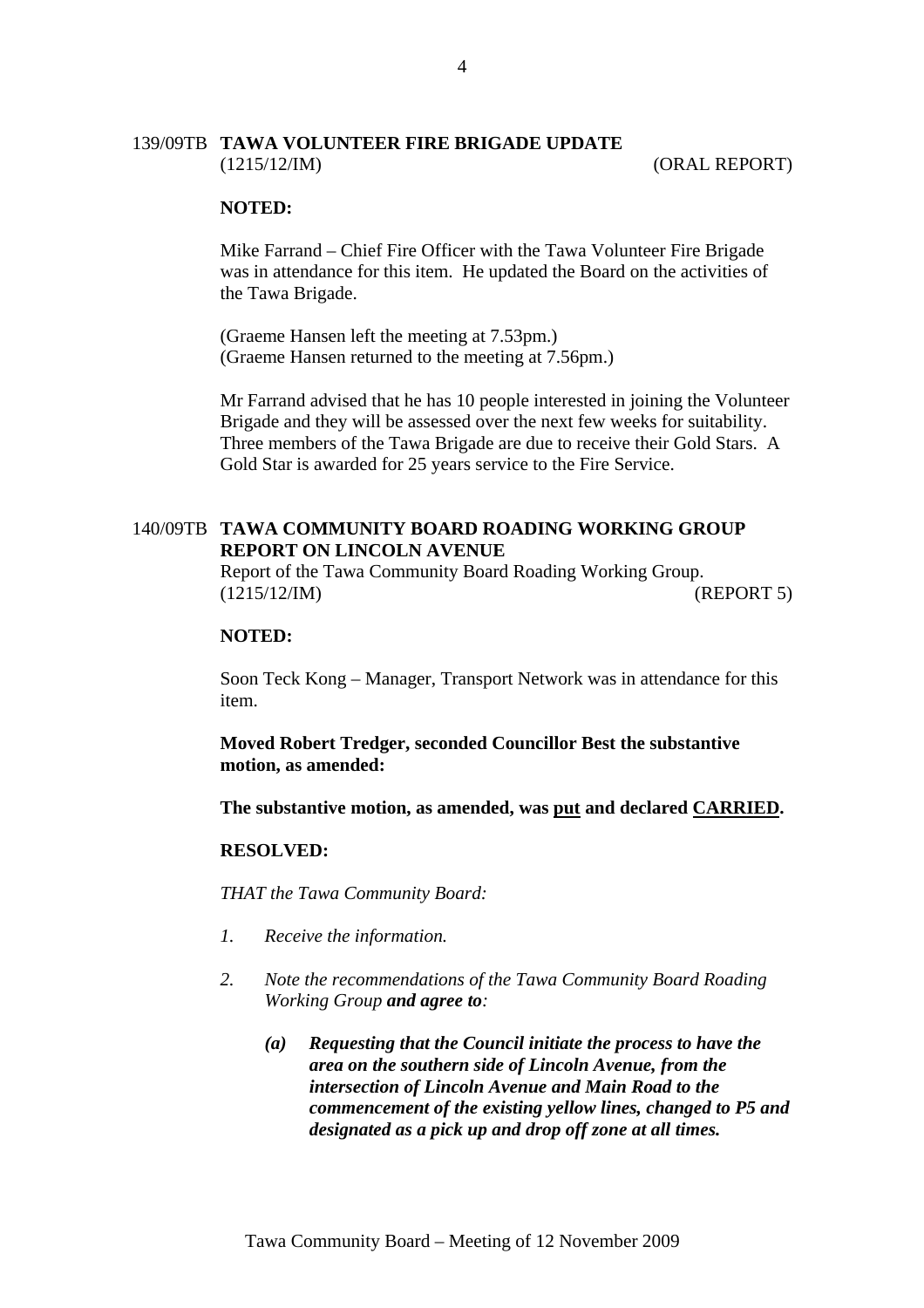- *(b) Requesting that the Council initiate the process to install road markings demarcating parking spaces for on street parking, between Main Road and Roy Street. That where the space between driveways is less than 5 metres the Council install yellow lines to reduce the occurrence of vehicles parking over or too close to driveways.*
- *(c) Requesting that the Council instruct Parkwise personnel to add Lincoln Avenue to its regular patrol route.*

## **NOTED:**

The resolution differs from the recommendations in the Roading Group Report as follows:

The Community Board added the text in **bold**.

# 141/09TB **COMMUNITY ADVOCACY PLAN – REPORT BACK FOLLOWING COMMUNITY ADVOCACY MEETING ON 2 NOVEMBER 2009** (1215/12/IM) (ORAL REPORT)

### **NOTED:**

Dennis Sharman updated the Board on the recent meeting with the Sports Groups in Tawa. He reported that there was good feedback from this meeting. The next step in the process was to meet with representatives of Community Groups.

### 142/09TB **RESOURCE CONSENT APPROVALS AND APPLICATIONS FOR 30 SEPTEMBER TO 30 OCTOBER 2009**

Bill Stevens, Manager Local Area Planning, North and West. (1215/12/IM) (REPORT 7)

**Moved Robert Tredger, seconded Chris Reading the substantive motion.** 

**The substantive motion was put and was declared CARRIED.** 

### **RESOLVED:**

*THAT the Tawa Community Board:* 

*1. Receive the information.*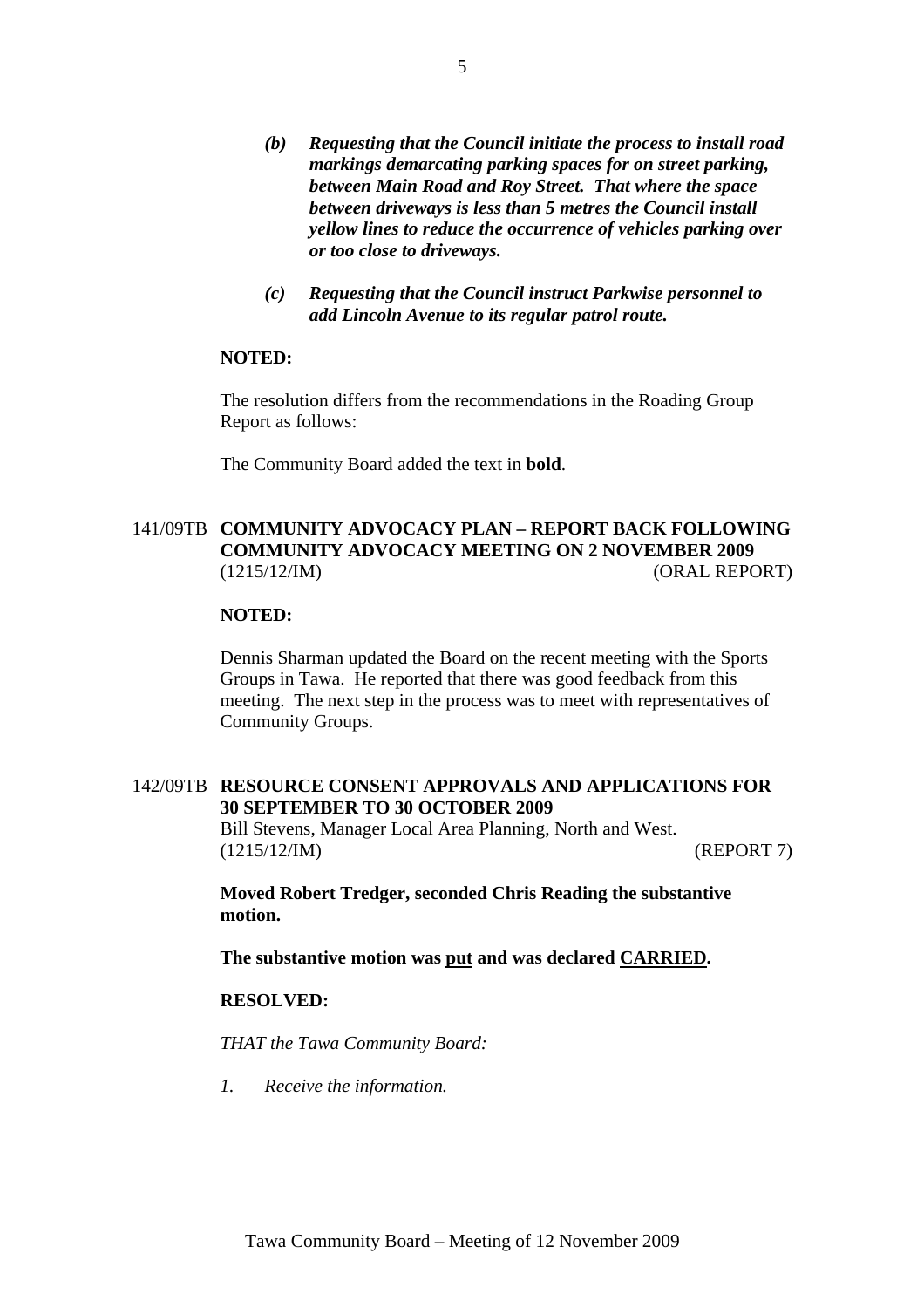# 143/09TB **WELLINGTON 2040 – TAWA COMMUNITY BOARD SUBMISSION PREPARATION DELEGATION**

Report prepared by Democratic Services. (1215/12/IM) (REPORT 8)

**Moved Robert Tredger, seconded Chris Reading the substantive motion.** 

**The substantive motion was put and was declared CARRIED.** 

#### **RESOLVED:**

*THAT the Tawa Community Board:* 

- *1. Delegate to the Chair, Robert Tredger, the responsibility to draft a submission to Wellington City Council on the Wellington 2040 – The Future of Our Central City project, providing* 
	- *(a) the draft submission is circulated to all other Board members by 18 November 2009*
	- *(b) any amendments, comments or concerns of other Board members are addressed by 24 November 2009*
	- *(c) a final draft is circulated to all other Board members by 28 November 2009.*

# 144/09TB **SCHEDULE OF MEETING DATES UP TO END OF 2007/2010 TRIENNIUM**

Report of Lauren Kemple – Deputy Electoral Officer and Community Board Co-ordinator. (1215/12/IM) (REPORT 9)

**Moved Robert Tredger, seconded Chris Reading the substantive motion.** 

**The substantive motion was put and was declared CARRIED.** 

# **RESOLVED:**

*THAT the Tawa Community Board:* 

*1. Receive the information.*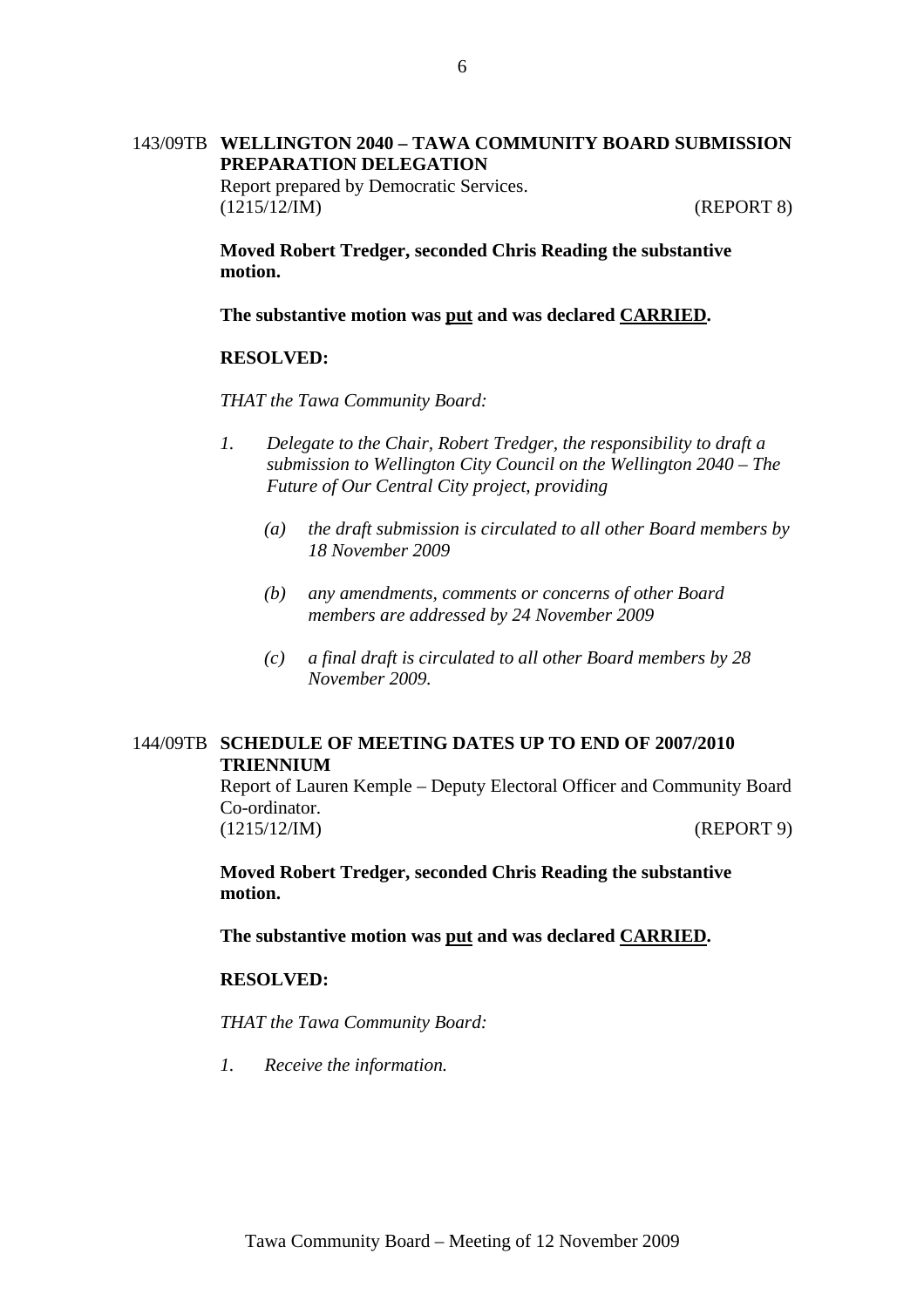*2. Agree to hold Tawa Community Board meetings on:* 

*Thursday 11 February 2010 Thursday 11 March 2010 Thursday 8 April 2010 Thursday 13 May 2010 Thursday 10 June 2010 Thursday 8 July 2010 Thursday 12 August 2010 Thursday 9 September 2010* 

*3. Agree to meet at 7.00pm in the Boardroom, Tawa Community Centre, 5 Cambridge Street, Tawa.* 

## 145/09TB **REPORTS BACK FROM COMMITTEES/PORTFOLIO RESPONSIBILITIES** (1215/12/IM) (ORAL REPORT)

### **NOTED:**

Councillor Wain advised that there had been a Council meeting at which the Governance arrangements for the remainder of the Triennium had been changed. She advised that Councillor Foster was now the Chair of the Strategy and Policy Committee and Councillor McKinnon, Deputy Chair and that the Urban Development and Transport Portfolio had been split with Mayor Prendergast taking on the Transport spokesperson role.

David Darroch advised that he had nothing to report on.

Graeme Hansen advised that he had nothing to report on. He raised the issue of the Roading Working Party and asked that it be a standing item on the agenda for future meetings. Discussion on the matter ensued and Mr Hansen made a comment to which Councillor Best objected. She raised a point of order stating that she found the comment offensive and requested that Mr Hansen withdraw the comment and apologise. The Chair ruled and asked Mr Hansen to withdraw the comment. Mr Hansen refused, and subsequently left the meeting.

(Graeme Hansen left the meeting at 8.26pm.)

(The meeting adjourned at 8.27pm and reconvened at 8.34pm.)

Following the adjournment the Chair advised the meeting that he would meet with Mr Hansen privately to address his refusal to withdraw and apologise and report back to the Board.

Chris Reading advised that he had been to the Advocacy Plan meeting. He expressed his concern regarding the replacement of the stormwater pipes on the Main Road and the initial lack of consultation by the Council.

Tawa Community Board – Meeting of 12 November 2009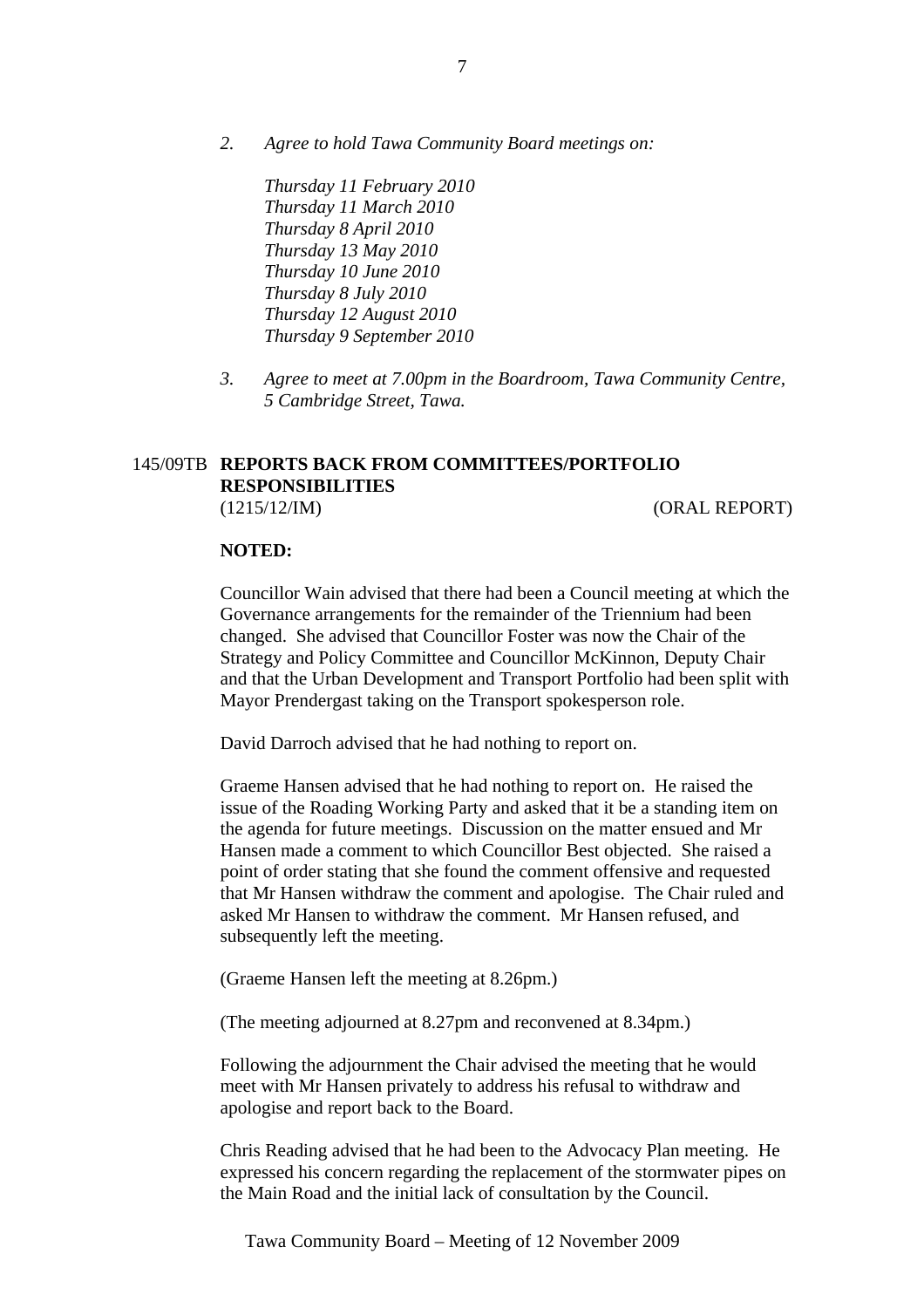Councillor Best advised that she had attended the Tawa College Prize Giving. She also advised that she had attended a LGNZ Zone 4 meeting held in Masterton. She updated the Board on the small change to the Social Portfolio for which she is responsible.

Robert Tredger advised the he had attended the Tawa College Prize Giving. He expressed his concern over the Stormwater pipe replacement and lack of consultation with the Main Road retailers. He advised that he is concerned over the significant sized tag on the water tank above houses on Woodman Drive. Mr Tredger had attended the Meet the Candidates evening held in Tawa for the upcoming by-election.

# 146/09TB **FORWARD PROGRAMME**

Report prepared by Democratic Services. (1215/12/IM) (REPORT 11)

# **Moved Robert Tredger, seconded Chris Reading, the substantive motion**

*THAT the Tawa Community Board:* 

- *1. Receive the information.*
- *2. Approve the draft work programme for the upcoming meeting.*

| <b>Meeting Date</b>  | <b>Items</b>                               |
|----------------------|--------------------------------------------|
| Thursday 10 December | <b>Standing Items</b>                      |
| 2009                 | <b>Community Speaker</b><br>➤              |
|                      | Policing in Tawa<br>≻                      |
|                      | $\blacktriangleright$<br>Reports back from |
|                      | Committees/Portfolio                       |
|                      | Responsibility                             |
|                      | <b>Traffic Resolutions (for Board</b><br>➤ |
|                      | <i>input</i> )                             |
|                      | Monthly List of Resource Consent<br>➤      |
|                      | <b>Approvals and Applications</b>          |
|                      | <b>Forward Programme</b><br>➤              |
|                      | Tawa Volunteer Fire Brigade                |
|                      | Swearing in of new Board member            |
|                      | <b>Triangle Study Briefing</b>             |
|                      | Appointments to roles and portfolio        |
|                      | alignments                                 |
|                      | Tawa Borough Scholarship Award             |
|                      | Trust                                      |
|                      | Representative from NZTA attending         |
|                      | regarding Takapu Island                    |
|                      | Note Wellington 2040 submission            |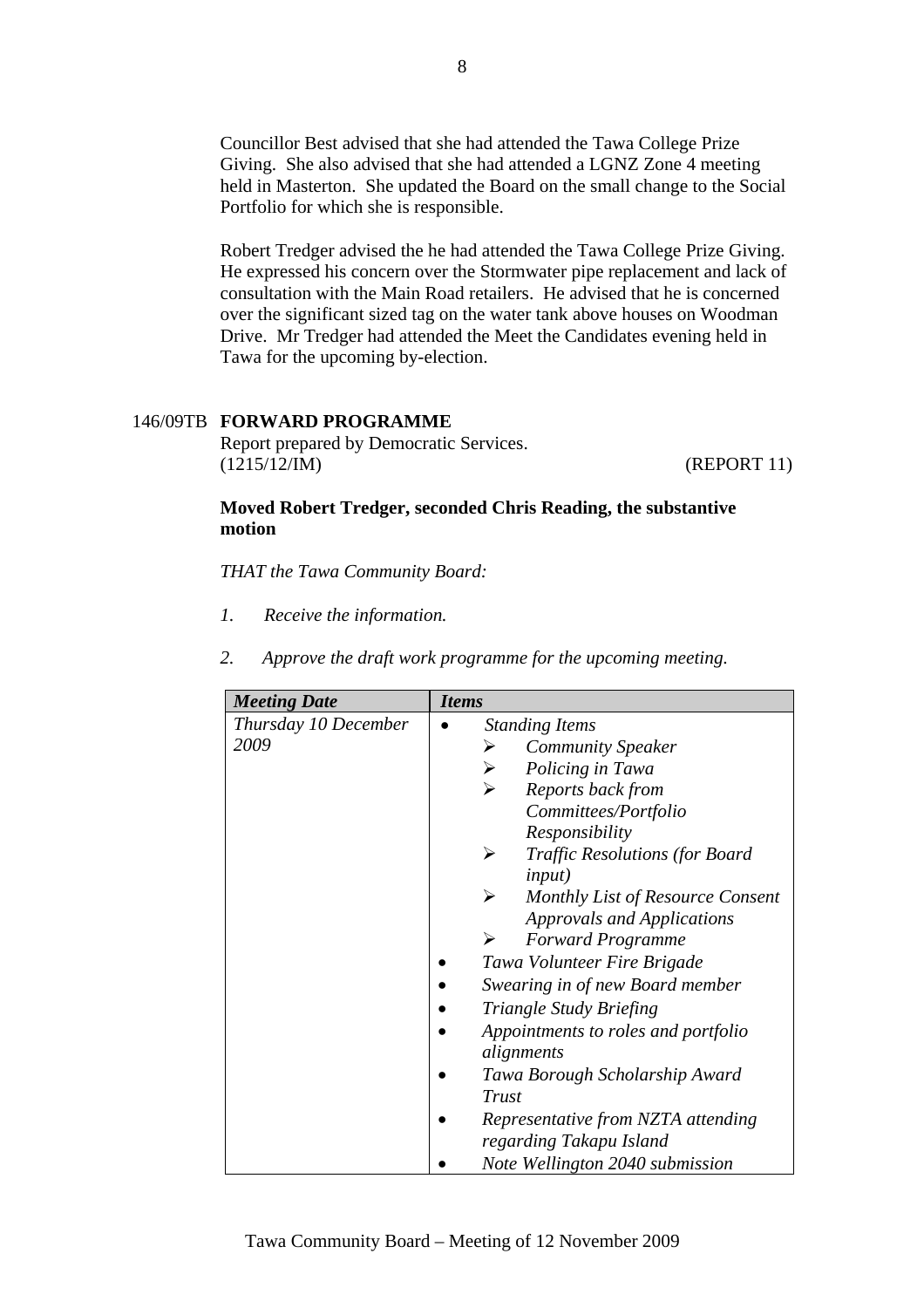**Moved Robert Tredger, seconded Chris Reading, that the following items be added to the Thursday 10 December 2009:-** 

- *Tawa Community Board Grants Subcommittee Addition of Board Member*
- *Operating Processes for Tawa Community Board*

**The motion was put and declared CARRIED.** 

**The substantive motion, as amended, was put and declared CARRIED.** 

## **RESOLVED:**

*THAT the Tawa Community Board:* 

- *1. Receive the information.*
- *2. Approve the draft work programme, as amended, for the upcoming meeting.*

| <b>Meeting Date</b>  | <b>Items</b>                                                   |
|----------------------|----------------------------------------------------------------|
| Thursday 10 December | <b>Standing Items</b>                                          |
| 2009                 | <b>Community Speaker</b><br>➤                                  |
|                      | Policing in Tawa<br>$\blacktriangleright$                      |
|                      | Reports back from                                              |
|                      | Committees/Portfolio                                           |
|                      | Responsibility                                                 |
|                      | $\blacktriangleright$<br><b>Traffic Resolutions (for Board</b> |
|                      | <i>input</i> )                                                 |
|                      | $\blacktriangleright$<br>Monthly List of Resource Consent      |
|                      | <b>Approvals and Applications</b>                              |
|                      | <b>Forward Programme</b><br>➤                                  |
|                      | Tawa Volunteer Fire Brigade                                    |
|                      | Swearing in of new Board member                                |
|                      | Triangle Study Briefing                                        |
|                      | Appointments to roles and portfolio                            |
|                      | alignments                                                     |
|                      | Tawa Borough Scholarship Award                                 |
|                      | <b>Trust</b>                                                   |
|                      | Representative from NZTA attending                             |
|                      | regarding Takapu Island                                        |
|                      | Note Wellington 2040 submission                                |
|                      | <b>Tawa Community Board Grants</b>                             |
|                      | <b>Subcommittee Addition of Board</b>                          |
|                      | <b>Member</b>                                                  |
|                      | <b>Operating Processes for Tawa</b>                            |
|                      | <b>Community Board</b>                                         |